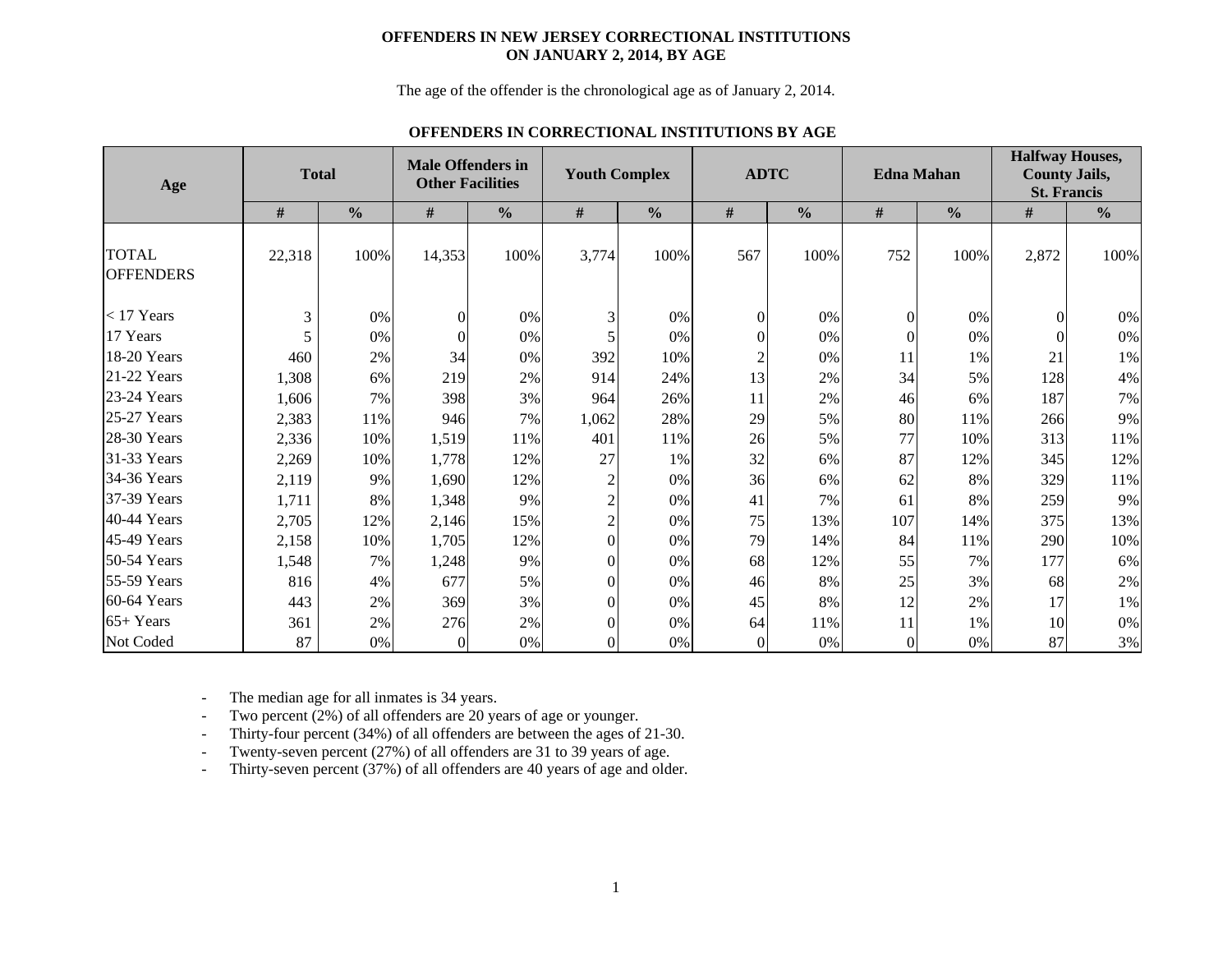# **Prison Complex Offenders By Age**

| <b>Institution</b>   | <b>Total</b> | < 17<br>Years  | 17<br>Years | 18-20<br>Years | $21 - 22$<br>Years | $23 - 24$<br>Years | $25 - 27$<br>Years | 28-30<br>Years | $31 - 33$<br>Years | 34-36<br>Years | 37-39<br>Years | 40-44<br>Years | 45-49<br>Years | 50-54<br>Years | 55-59<br>Years | 60-64<br><b>Years</b> | $65+$<br>Years          | <b>Not</b><br>Coded |
|----------------------|--------------|----------------|-------------|----------------|--------------------|--------------------|--------------------|----------------|--------------------|----------------|----------------|----------------|----------------|----------------|----------------|-----------------------|-------------------------|---------------------|
|                      |              |                |             |                |                    |                    |                    |                |                    |                |                |                |                |                |                |                       |                         |                     |
| <b>Bayside</b>       | 1,176        | $\overline{0}$ | $\mathbf 0$ | 0              | 8                  | 31                 | 110                | 173            | 191                | 146            | 111            | 177            | 103            | 75             | 29             | 18                    | $\overline{4}$          | $\mathbf 0$         |
| <b>Main</b>          | 100%         | $0\%$          | 0%          | 0%             | 1%                 | 3%                 | 9%                 | 15%            | 16%                | 12%            | 9%             | 15%            | 9%             | 6%             | 2%             | 2%                    | 0%                      | $0\%$               |
| <b>Bayside</b>       | 687          | 0              | $\mathbf 0$ | 0              | 9                  | 8                  | 44                 | 70             | 91                 | 94             | 57             | 113            | 92             | 71             | 25             | 11                    | $\overline{\mathbf{c}}$ | $\Omega$            |
| Farm                 | 100%         | $0\%$          | 0%          | 0%             | 1%                 | 1%                 | 6%                 | 10%            | 13%                | 14%            | 8%             | 16%            | 13%            | 10%            | 4%             | 2%                    | 0%                      | $0\%$               |
| <b>Bayside</b>       | 348          | $\Omega$       | $\mathbf 0$ | 0              | 7                  | 10                 | 19                 | 35             | 37                 | 45             | 45             | 82             | 37             | 17             | 11             |                       | $\overline{\mathbf{c}}$ | 0                   |
| Ancora               | 100%         | $0\%$          | 0%          | 0%             | 2%                 | 3%                 | 5%                 | 10%            | 11%                | 13%            | 13%            | 24%            | 11%            | 5%             | 3%             | 0%                    | 1%                      | 0%                  |
| <b>Bayside Total</b> | 2,211        | $\Omega$       | $\mathbf 0$ | $\mathbf 0$    | 24                 | 49                 | 173                | 278            | 319                | 285            | 213            | 372            | 232            | 163            | 65             | 30                    | 8                       | $\mathbf 0$         |
|                      | 100%         | $0\%$          | 0%          | 0%             | 1%                 | 2%                 | 8%                 | 13%            | 14%                | 13%            | 10%            | 17%            | 10%            | 7%             | 3%             | 1%                    | 0%                      | 0%                  |
| <b>CRAF</b>          | 280          | $\mathbf 0$    | $\mathbf 0$ | 0              | $\mathbf 0$        | $\mathbf 0$        | 8                  | 26             | 45                 | 37             | 27             | 41             | 45             | 36             | 11             | 4                     | $\mathbf 0$             | $\mathbf 0$         |
| <b>Jones Farm</b>    | 100%         | $0\%$          | 0%          | 0%             | 0%                 | 0%                 | 3%                 | 9%             | 16%                | 13%            | 10%            | 15%            | 16%            | 13%            | 4%             | 1%                    | 0%                      | 0%                  |
| <b>CRAF</b>          | 365          | 0              | 0           | 5              | 16                 | 21                 | 36                 | 46             | 50                 | 39             | 38             | 45             | 32             | 21             | 8              | 6                     | $\overline{\mathbf{c}}$ | 0                   |
| <b>Reception</b>     | 100%         | $0\%$          | 0%          | 1%             | 4%                 | 6%                 | 10%                | 13%            | 14%                | 11%            | 10%            | 12%            | 9%             | 6%             | 2%             | 2%                    | 1%                      | 0%                  |
| <b>CRAF Total</b>    | 645          | $\overline{0}$ | $\mathbf 0$ | 5              | 16                 | 21                 | 44                 | 72             | 95                 | 76             | 65             | 86             | 77             | 57             | 19             | 10                    | $\overline{\mathbf{c}}$ | $\mathbf 0$         |
|                      | 100%         | $0\%$          | 0%          | 1%             | 2%                 | 3%                 | 7%                 | 11%            | 15%                | 12%            | 10%            | 13%            | 12%            | 9%             | 3%             | 2%                    | 0%                      | 0%                  |
| <b>East Jersey</b>   | 1,359        | $\overline{0}$ | $\mathbf 0$ | 1              |                    | 22                 | 52                 | 86             | 143                | 151            | 144            | 223            | 187            | 153            | 94             | 60                    | 42                      | $\mathbf 0$         |
|                      | 100%         | 0%             | 0%          | 0%             | 0%                 | 2%                 | 4%                 | 6%             | 11%                | 11%            | 11%            | 16%            | 14%            | 11%            | 7%             | 4%                    | 3%                      | 0%                  |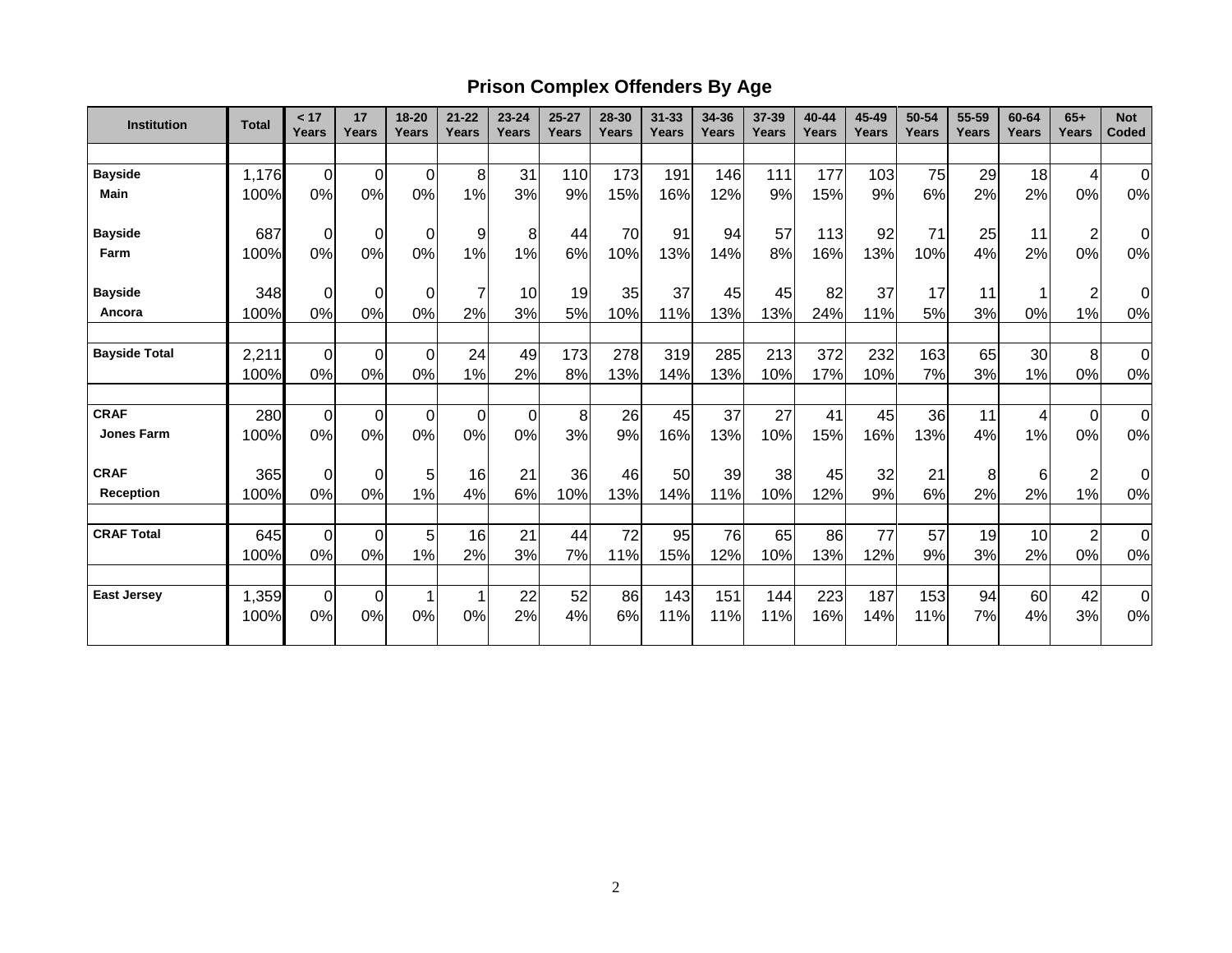## **Prison Complex Offenders By Age**

| <b>Institution</b>       | <b>Total</b> | < 17<br>Years | 17<br>Years    | $18 - 20$<br>Years | $21 - 22$<br>Years | $23 - 24$<br>Years | $25 - 27$<br>Years | 28-30<br><b>Years</b> | $31 - 33$<br><b>Years</b> | 34-36<br>Years | 37-39<br>Years | 40-44<br>Years | 45-49<br>Years | 50-54<br>Years | 55-59<br>Years | 60-64<br>Years | $65+$<br>Years | <b>Not</b><br>Coded |
|--------------------------|--------------|---------------|----------------|--------------------|--------------------|--------------------|--------------------|-----------------------|---------------------------|----------------|----------------|----------------|----------------|----------------|----------------|----------------|----------------|---------------------|
|                          |              |               |                |                    |                    |                    |                    |                       |                           |                |                |                |                |                |                |                |                |                     |
| <b>Midstate</b>          | 700          | 0             | $\mathbf 0$    | $\Omega$           |                    | $\Omega$           | 12                 | 39                    | 97                        | 105            | 61             | 120            | 104            | 80             | 54             | 18             | 9              | $\overline{0}$      |
|                          | 100%         | 0%            | 0%             | 0%                 | 0%                 | 0%                 | 2%                 | 6%                    | 14%                       | 15%            | 9%             | 17%            | 15%            | 11%            | 8%             | 3%             | 1%             | 0%                  |
|                          |              |               |                |                    |                    |                    |                    |                       |                           |                |                |                |                |                |                |                |                |                     |
| <b>NJ State Prison</b>   | 1,839        | 0             | $\overline{0}$ | 10                 | 29                 | 47                 | 128                | 176                   | 171                       | 191            | 168            | 289            | 234            | 172            | 94             | 65             | 65             | $\overline{0}$      |
|                          | 100%         | 0%            | 0%             | 1%                 | 2%                 | 3%                 | 7%                 | 10%                   | 9%                        | 10%            | 9%             | 16%            | 13%            | 9%             | 5%             | 4%             | 4%             | 0%                  |
| <b>Northern</b>          | 1,814        | $\Omega$      | $\overline{0}$ | 5 <sup>5</sup>     | 26                 | 62                 | 131                | 170                   | 196                       | 202            | 175            | 272            | 221            | 178            | 87             | 53             | 36             | $\overline{0}$      |
| Main                     | 100%         | 0%            | 0%             | 0%                 | 1%                 | 3%                 | 7%                 | 9%                    | 11%                       | 11%            | 10%            | 15%            | 12%            | 10%            | 5%             | 3%             | 2%             | 0%                  |
| <b>Northern</b>          | 534          | 0             | $\overline{0}$ | 4                  | 34                 | 39                 | 36                 | 75                    | 70                        | 56             | 52             | 73             | 46             | 28             | 16             | 3              | $\overline{2}$ | $\overline{0}$      |
| <b>Ad Seg Male</b>       | 100%         | 0%            | 0%             | 1%                 | 6%                 | 7%                 | 7%                 | 14%                   | 13%                       | 10%            | 10%            | 14%            | 9%             | 5%             | 3%             | 1%             | 0%             | 0%                  |
| <b>Northern Total</b>    | 2,348        | 0             | $\overline{0}$ | 9                  | 60                 | 101                | 167                | 245                   | 266                       | 258            | 227            | 345            | 267            | 206            | 103            | 56             | 38             | $\overline{0}$      |
|                          | 100%         | 0%            | 0%             | 0%                 | 3%                 | 4%                 | 7%                 | 10%                   | 11%                       | 11%            | 10%            | 15%            | 11%            | 9%             | 4%             | 2%             | 2%             | $0\%$               |
|                          |              |               |                |                    |                    |                    |                    |                       |                           |                |                |                |                |                |                |                |                |                     |
| <b>Southern</b>          | 1,865        | 0             | $\Omega$       | $\Omega$           | 21                 | 45                 | 132                | 252                   | 290                       | 262            | 179            | 282            | 208            | 118            | 50             | 18             | 8              | $\Omega$            |
|                          | 100%         | 0%            | 0%             | 0%                 | 1%                 | 2%                 | 7%                 | 14%                   | 16%                       | 14%            | 10%            | 15%            | 11%            | 6%             | 3%             | 1%             | 0%             | 0%                  |
| <b>South Woods</b>       | 3,386        | 0             | $\overline{0}$ | 9                  | 67                 | 113                | 238                | 371                   | 397                       | 362            | 291            | 429            | 396            | 299            | 198            | 112            | 104            | $\overline{0}$      |
|                          | 100%         | 0%            | 0%             | 0%                 | 2%                 | 3%                 | 7%                 | 11%                   | 12%                       | 11%            | 9%             | 13%            | 12%            | 9%             | 6%             | 3%             | 3%             | $0\%$               |
| Subtotal                 |              | $\bf{0}$      | $\bf{0}$       | 34                 |                    |                    |                    |                       |                           |                |                |                |                |                | 677            | 369            |                |                     |
| <b>Male Offenders in</b> | 14,353       |               |                |                    | 219                | 398                | 946                | 1,519                 | 1,778                     | 1,690          | 1,348          | 2,146          | 1,705          | 1,248          |                |                | 276            | $\bf{0}$            |
| <b>Other Facilities</b>  | 100%         | 0%            | 0%             | 0%                 | 2%                 | 3%                 | 7%                 | 11%                   | 12%                       | 12%            | 9%             | 15%            | 12%            | 9%             | 5%             | 3%             | 2%             | 0%                  |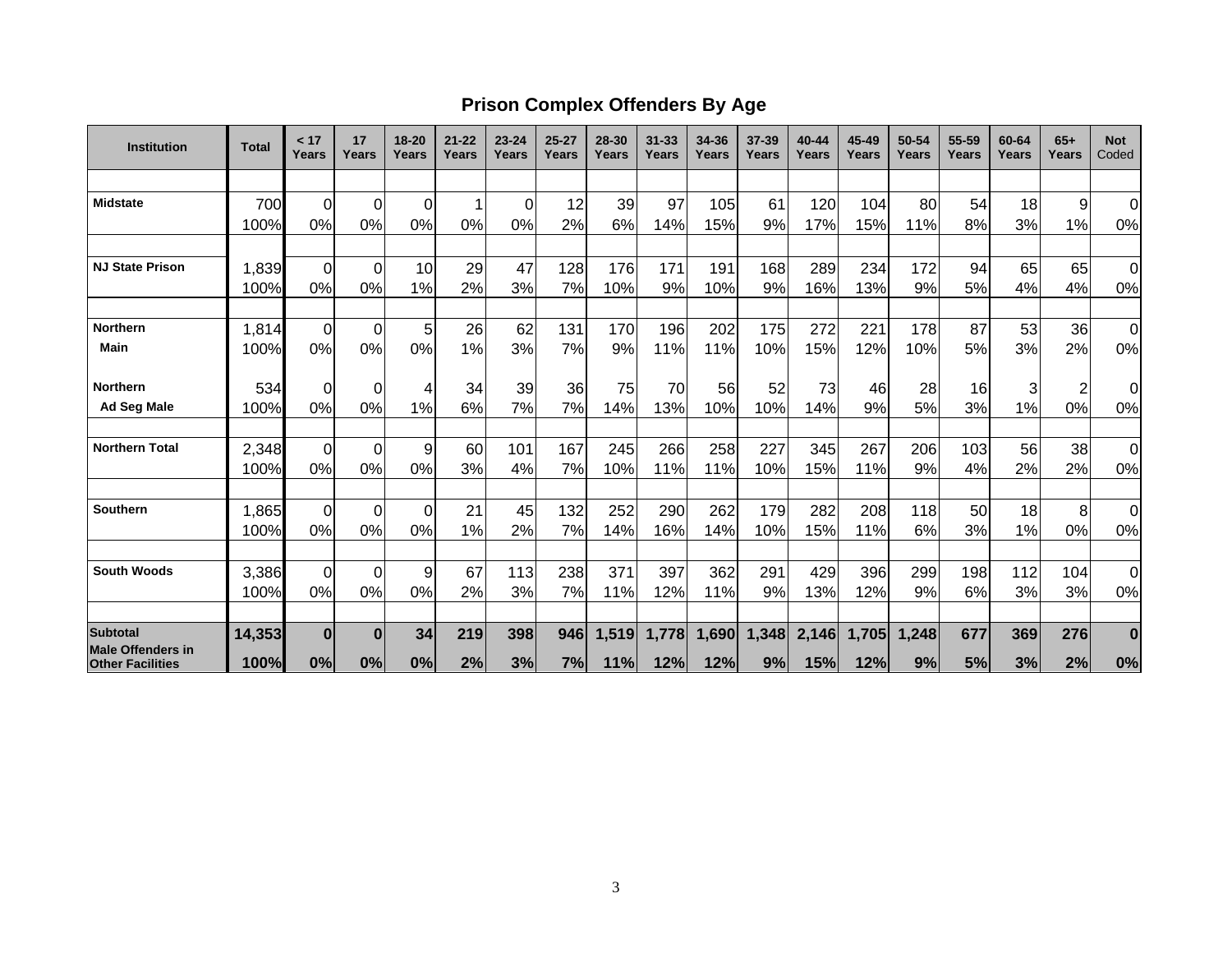**Prison Complex Offenders By Age**

| <b>Institution</b>    | <b>Total</b> | < 17<br>Years | 17<br>Years | $18 - 20$<br>Years | $21 - 22$<br>Years | $23 - 24$<br>Years | $25 - 27$<br>Years | 28-30<br>Years | $31 - 33$<br>Years | 34-36<br>Years | $37 - 39$<br>Years | 40-44<br>Years | 45-49<br>Years | 50-54<br>Years | 55-59<br>Years | 60-64<br>Years | $65+$<br>Years | <b>Not</b><br>Coded |
|-----------------------|--------------|---------------|-------------|--------------------|--------------------|--------------------|--------------------|----------------|--------------------|----------------|--------------------|----------------|----------------|----------------|----------------|----------------|----------------|---------------------|
|                       |              |               |             |                    |                    |                    |                    |                |                    |                |                    |                |                |                |                |                |                |                     |
| <b>ADTC</b>           | 567          |               |             |                    | 13                 | 11                 | 29                 | 26             | 32                 | 36             | 41                 | 75             | 79             | 68             | 46             | 45             | 64             | 0                   |
|                       | 100%         | 0%            | 0%          | 0%                 | 2%                 | 2%                 | 5%                 | 5%             | 6%                 | 6%             | 7%                 | 13%            | 14%            | 12%            | 8%             | 8%             | 11%            | 0%                  |
|                       |              |               |             |                    |                    |                    |                    |                |                    |                |                    |                |                |                |                |                |                |                     |
| <b>Subtotal</b>       | 14,920       | 0             | $\bf{0}$    | 36                 | 232                | 409                | 975                | , 545          | 1,810              | 1,726          | ,389               | 2,221          | 1,784          | 1,316          | 723            | 414            | 340            | $\bf{0}$            |
|                       | 100%         | 0%            | 0%          | 0%                 | 2%                 | 3%                 | 7%                 | 10%            | 12%                | 12%            | 9%                 | 15%            | 12%            | 9%             | 5%             | 3%             | 2%             | 0%                  |
|                       |              |               |             |                    |                    |                    |                    |                |                    |                |                    |                |                |                |                |                |                |                     |
| <b>Mahan - Female</b> | 752          |               | ΩI          | 11                 | 34                 | 46                 | 80                 | 77             | 87                 | 62             | 61                 | 107            | 84             | 55             | 25             | 12             | 11             | 0                   |
| Prison                | 100%         | 0%            | 0%          | $1\%$              | 5%                 | 6%                 | 11%                | 10%            | 12%                | 8%             | 8%                 | 14%            | 11%            | 7%             | 3%             | 2%             | $1\%$          | 0%                  |
|                       |              |               |             |                    |                    |                    |                    |                |                    |                |                    |                |                |                |                |                |                |                     |
| <b>Total Prison</b>   | 15,672       | 0             |             | 47                 | 266                | 455                | 1,055              | ,622           | 1,897              | 1,788          | ,450               | 2,328          | 868            | 1,371          | 748            | 426            | 351            | $\bf{0}$            |
| <b>Complex</b>        | 100%         | 0%            | 0%          | 0%                 | 2%                 | 3%                 | 7%                 | 10%            | 12%                | 11%            | 9%                 | 15%l           | 12%            | 9%             | 5%             | 3%             | 2%             | 0%                  |

**ADTC** MALE OFFENDERS IN OTHER FACILITIES

<25 4.6%

Unspec 0.0%

50-5920.1%

60+ 19.2%



Unspec 0.0%





The median age at ADTC is 46 years.

Thirty-nine percent (39%) of the ADTC offenders are 50 years of age or older. This may be compared with 18% of Male Offenders in Other Facilities and 14% of female (Edna Mahan) offenders.

37-4934.4%

25-3621.7%

> 37-49 36.2%

50-5913.4% 60+4.5%

The median age for Male Offenders in Other Facilities is 38 years.

Forty-one percent (41%) of Male Offenders in Other Facilities are age 25 to 36 (ADTC excluded).

The median age for female inmates (Edna Mahan) is 36 years.

Forty-one percent (41%) of the women at Edna Mahan are age 25 to 36.

25-3641.3%

 <254.5%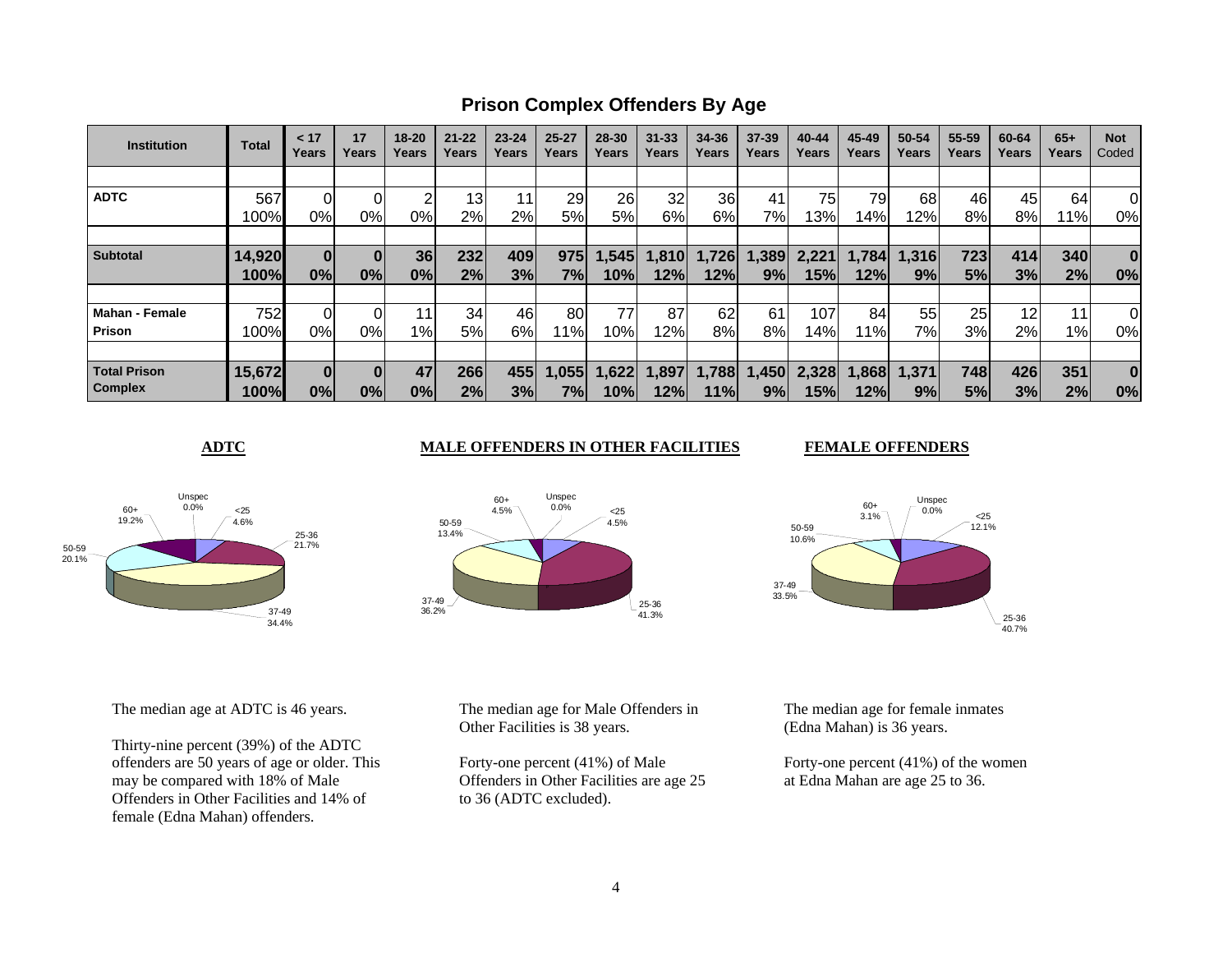# **Youth Complex Offenders By Age**

| <b>Institution</b>         | <b>Total</b> | < 17<br>Years | 17<br>Years    | 18-20<br>Years | $21 - 22$<br>Years | $23 - 24$<br>Years | $25 - 27$<br>Years | 28-30<br>Years | $31 - 33$<br>Years | 34-36<br>Years | 37-39<br>Years | 40-44<br>Years | 45-49<br>Years | 50-54<br><b>Years</b> | 55-59<br>Years | 60-64<br>Years | $65+$<br>Years | <b>Not</b><br>Coded |
|----------------------------|--------------|---------------|----------------|----------------|--------------------|--------------------|--------------------|----------------|--------------------|----------------|----------------|----------------|----------------|-----------------------|----------------|----------------|----------------|---------------------|
|                            |              |               |                |                |                    |                    |                    |                |                    |                |                |                |                |                       |                |                |                |                     |
| <b>Garden State</b>        | 1,756        | 3             | 5              | 161            | 404                | 433                | 529                | 200            | 16                 | $\overline{2}$ | 2              |                | $\Omega$       | $\pmb{0}$             | 0              | $\Omega$       | $\mathbf 0$    | $\Omega$            |
|                            | 100%         | 0%            | 0%             | 9%             | 23%                | 25%                | 30%                | 11%            | 1%                 | 0%             | 0%             | 0%             | 0%             | 0%                    | 0%             | 0%             | 0%             | 0%                  |
|                            |              |               |                |                |                    |                    |                    |                |                    |                |                |                |                |                       |                |                |                |                     |
| <b>Mountainview</b>        | 1,054        | $\mathbf 0$   | $\Omega$       | 143            | 293                | 271                | 252                | 92             | 3                  | $\mathbf 0$    | $\Omega$       | $\Omega$       | $\Omega$       | 0                     | $\Omega$       | $\Omega$       | $\mathbf 0$    | $\Omega$            |
|                            | 100%         | 0%            | 0%             | 14%            | 28%                | 26%                | 24%                | 9%             | 0%                 | 0%             | 0%             | 0%             | 0%             | 0%                    | 0%             | 0%             | 0%             | 0%                  |
|                            |              |               |                |                |                    |                    |                    |                |                    |                |                |                |                |                       |                |                |                |                     |
| Wagner                     | 575          | $\mathbf 0$   | $\overline{0}$ | 45             | 135                | 170                | 160                | 59             | 6                  | $\mathbf 0$    | $\Omega$       | $\Omega$       | $\Omega$       | 0                     | $\Omega$       | $\Omega$       | $\overline{0}$ | 0                   |
| Main                       | 100%         | 0%            | 0%             | 8%             | 23%                | 30%                | 28%                | 10%            | 1%                 | 0%             | 0%             | 0%             | 0%             | 0%                    | 0%             | 0%             | 0%             | 0%                  |
|                            |              |               |                |                |                    |                    |                    |                |                    |                |                |                |                |                       |                |                |                |                     |
| Wagner                     | 226          | $\mathbf 0$   | $\overline{0}$ | 31             | 49                 | 60                 | 68                 | 17             | 0                  | $\overline{0}$ | 0              |                | 0              | 0                     |                | 0              | $\overline{0}$ | 0l                  |
| Ad Seg                     | 100%         | 0%            | 0%             | 14%            | 22%                | 27%                | 30%                | 8%             | 0%                 | 0%             | 0%             | 0%             | 0%             | 0%                    | 0%             | 0%             | 0%             | 0%                  |
| Wagner                     | 163          | $\mathbf 0$   | $\overline{0}$ | 12             | 33                 | 30                 | 53                 | 33             | $\overline{c}$     | $\mathbf 0$    | $\Omega$       | 0              | $\Omega$       | 0                     |                | $\Omega$       | $\overline{0}$ | $\overline{0}$      |
| <b>Minimum Units</b>       | 100%         | 0%            | 0%             | 7%             | 20%                | 18%                | 33%                | 20%            | 1%                 | 0%             | 0%             | 0%             | 0%             | 0%                    | 0%             | 0%             | 0%             | 0%                  |
|                            |              |               |                |                |                    |                    |                    |                |                    |                |                |                |                |                       |                |                |                |                     |
| Wagner                     | 964          | $\mathbf 0$   | $\overline{0}$ | 88             | 217                | 260                | 281                | 109            | 8                  | $\mathbf 0$    | $\Omega$       |                | $\Omega$       | 0                     | $\Omega$       | $\Omega$       | $\overline{0}$ | $\overline{0}$      |
| <b>Total</b>               | 100%         | 0%            | 0%             | 9%             | 23%                | 27%                | 29%                | 11%            | 1%                 | 0%             | 0%             | 0%             | 0%             | 0%                    | 0%             | 0%             | 0%             | 0%                  |
|                            |              |               |                |                |                    |                    |                    |                |                    |                |                |                |                |                       |                |                |                |                     |
| <b>Total Youth Complex</b> | 3,774        | 3             | 5              | 392            | 914                | 964                | 1,062              | 401            | 27                 | $\overline{2}$ | $\mathbf{2}$   | $\mathbf{2}$   | $\bf{0}$       | $\bf{0}$              | $\bf{0}$       | $\bf{0}$       | $\bf{0}$       | $\bf{0}$            |
|                            | 100%         | 0%            | 0%             | 10%            | 24%                | 26%                | 28%                | 11%            | 1%                 | 0%             | 0%             | 0%             | 0%             | 0%                    | 0%             | 0%             | 0%             | 0%                  |